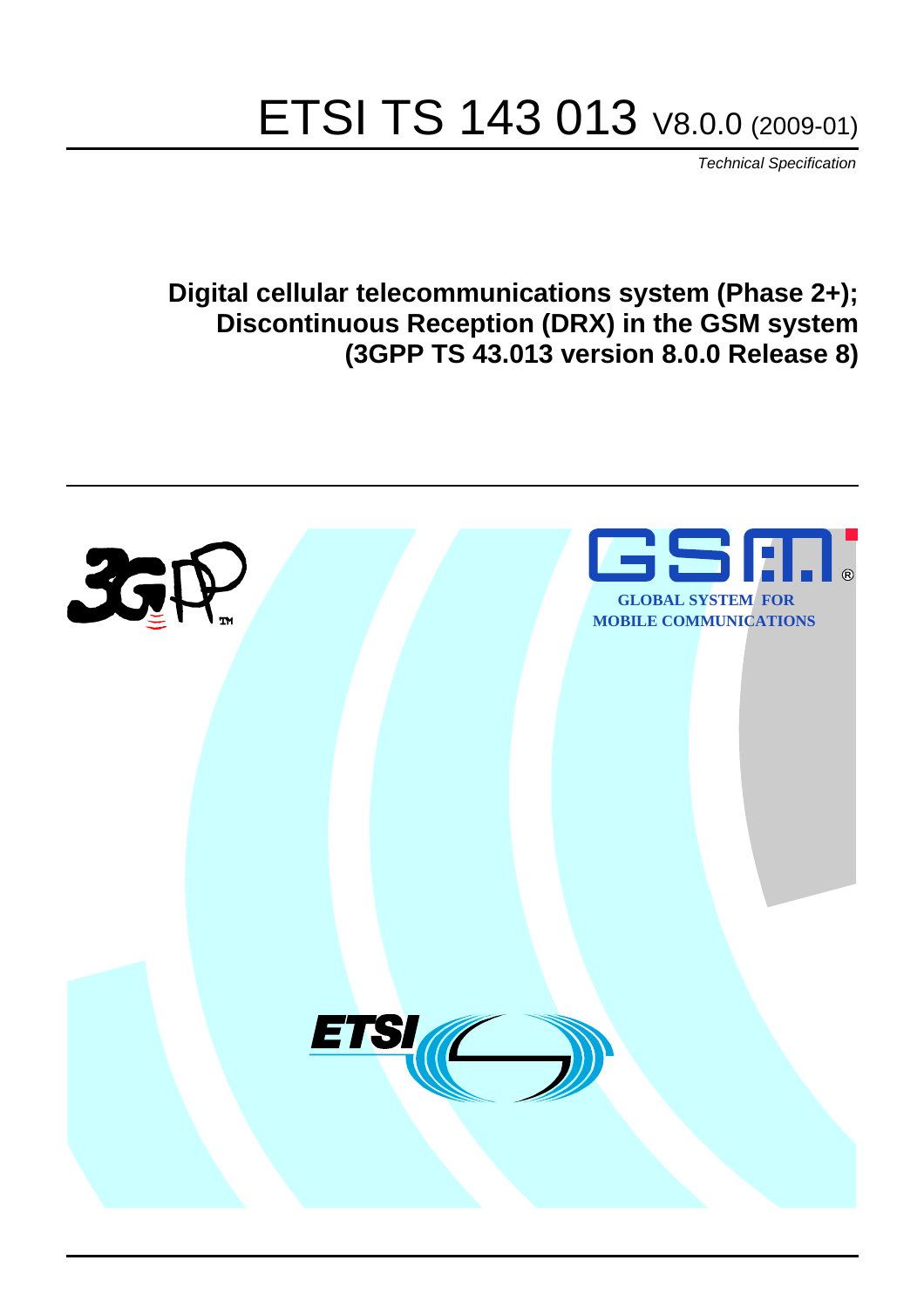Reference RTS/TSGG-0143013v800

> Keywords GSM

#### *ETSI*

#### 650 Route des Lucioles F-06921 Sophia Antipolis Cedex - FRANCE

Tel.: +33 4 92 94 42 00 Fax: +33 4 93 65 47 16

Siret N° 348 623 562 00017 - NAF 742 C Association à but non lucratif enregistrée à la Sous-Préfecture de Grasse (06) N° 7803/88

#### *Important notice*

Individual copies of the present document can be downloaded from: [http://www.etsi.org](http://www.etsi.org/)

The present document may be made available in more than one electronic version or in print. In any case of existing or perceived difference in contents between such versions, the reference version is the Portable Document Format (PDF). In case of dispute, the reference shall be the printing on ETSI printers of the PDF version kept on a specific network drive within ETSI Secretariat.

Users of the present document should be aware that the document may be subject to revision or change of status. Information on the current status of this and other ETSI documents is available at <http://portal.etsi.org/tb/status/status.asp>

If you find errors in the present document, please send your comment to one of the following services: [http://portal.etsi.org/chaircor/ETSI\\_support.asp](http://portal.etsi.org/chaircor/ETSI_support.asp)

#### *Copyright Notification*

No part may be reproduced except as authorized by written permission. The copyright and the foregoing restriction extend to reproduction in all media.

> © European Telecommunications Standards Institute 2009. All rights reserved.

**DECT**TM, **PLUGTESTS**TM, **UMTS**TM, **TIPHON**TM, the TIPHON logo and the ETSI logo are Trade Marks of ETSI registered for the benefit of its Members.

**3GPP**TM is a Trade Mark of ETSI registered for the benefit of its Members and of the 3GPP Organizational Partners. **LTE**™ is a Trade Mark of ETSI currently being registered

for the benefit of its Members and of the 3GPP Organizational Partners.

**GSM**® and the GSM logo are Trade Marks registered and owned by the GSM Association.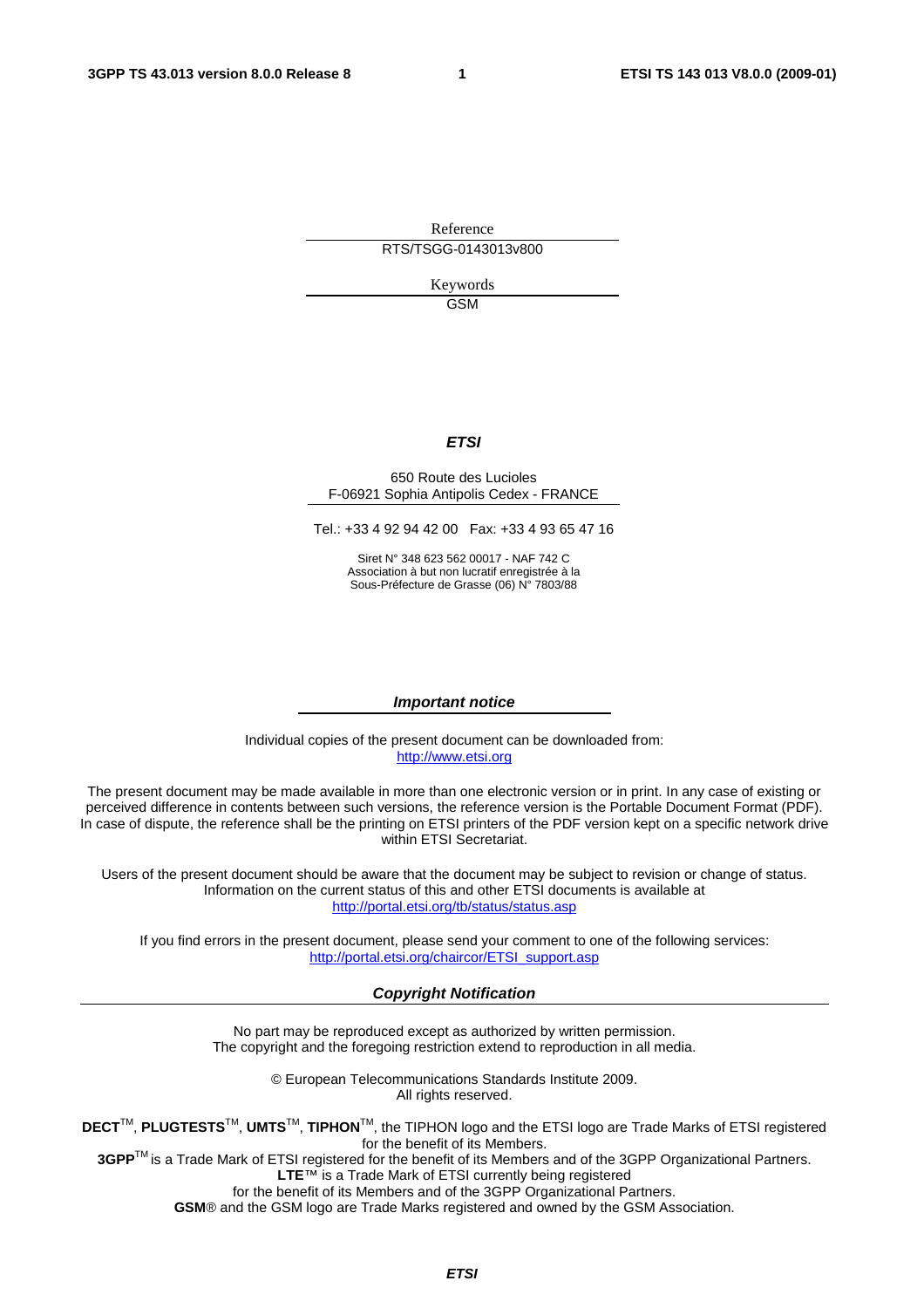### Intellectual Property Rights

IPRs essential or potentially essential to the present document may have been declared to ETSI. The information pertaining to these essential IPRs, if any, is publicly available for **ETSI members and non-members**, and can be found in ETSI SR 000 314: *"Intellectual Property Rights (IPRs); Essential, or potentially Essential, IPRs notified to ETSI in respect of ETSI standards"*, which is available from the ETSI Secretariat. Latest updates are available on the ETSI Web server [\(http://webapp.etsi.org/IPR/home.asp\)](http://webapp.etsi.org/IPR/home.asp).

Pursuant to the ETSI IPR Policy, no investigation, including IPR searches, has been carried out by ETSI. No guarantee can be given as to the existence of other IPRs not referenced in ETSI SR 000 314 (or the updates on the ETSI Web server) which are, or may be, or may become, essential to the present document.

#### Foreword

This Technical Specification (TS) has been produced by ETSI 3rd Generation Partnership Project (3GPP).

The present document may refer to technical specifications or reports using their 3GPP identities, UMTS identities or GSM identities. These should be interpreted as being references to the corresponding ETSI deliverables.

The cross reference between GSM, UMTS, 3GPP and ETSI identities can be found under [http://webapp.etsi.org/key/queryform.asp.](http://webapp.etsi.org/key/queryform.asp)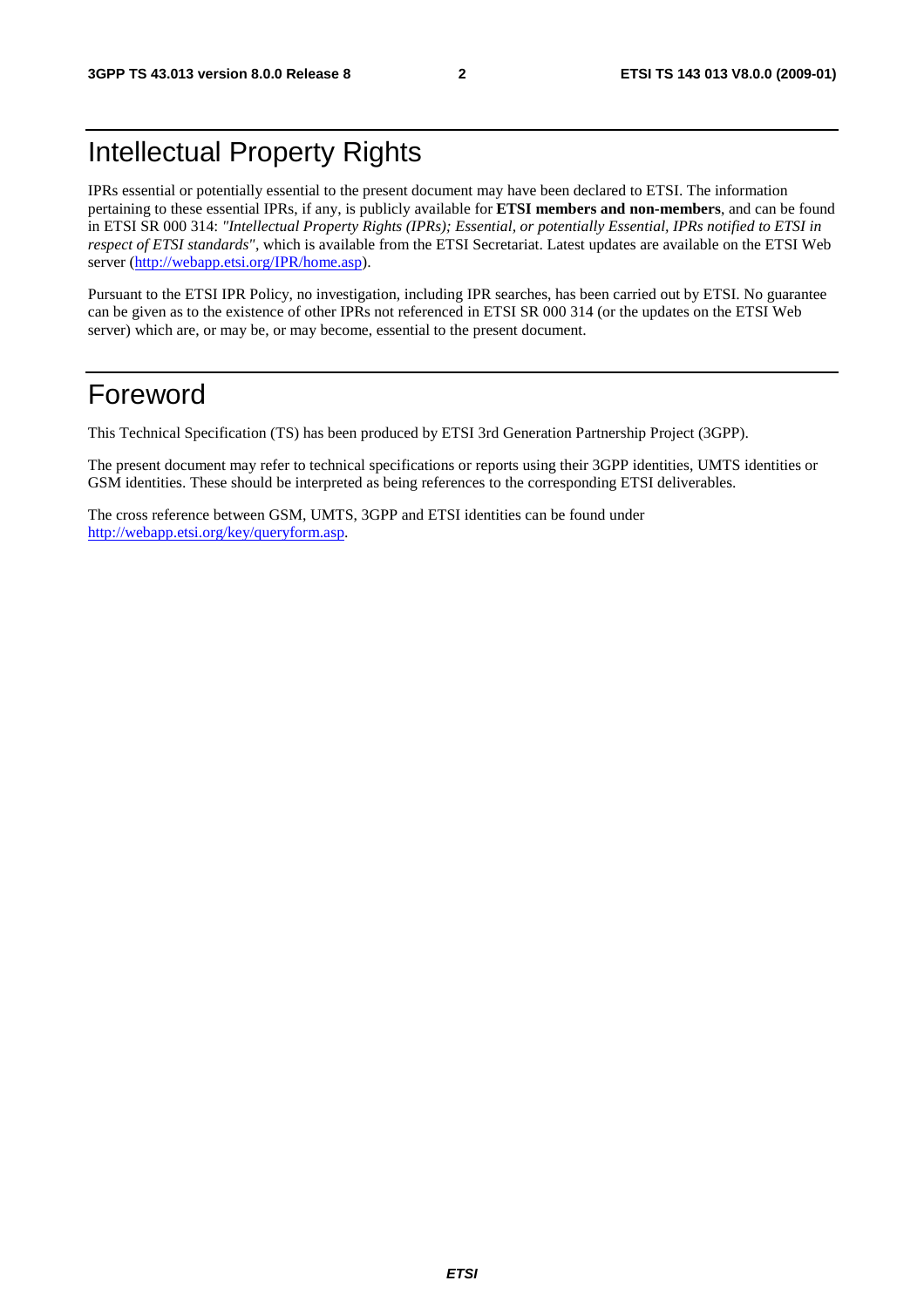$\mathbf{3}$ 

### Contents

|                | $\textbf{For} \textit{word} \textit{} \textit{} \textit{} \textit{} \textit{} \textit{} \textit{} \textit{} \textit{} \textit{} \textit{} \textit{} \textit{} \textit{} \textit{} \textit{} \textit{} \textit{} \textit{} \textit{} \textit{} \textit{} \textit{} \textit{} \textit{} \textit{} \textit{} \textit{} \textit{} \textit{} \textit{} \textit{} \textit{} \textit{} \textit{$ |  |  |  |
|----------------|-------------------------------------------------------------------------------------------------------------------------------------------------------------------------------------------------------------------------------------------------------------------------------------------------------------------------------------------------------------------------------------------|--|--|--|
|                | $\textbf{For} \textit{evord}.\textit{} \textit{} \textit{} \textit{} \textit{} \textit{} \textit{} \textit{} \textit{} \textit{} \textit{} \textit{} \textit{} \textit{} \textit{} \textit{} \textit{} \textit{} \textit{} \textit{} \textit{} \textit{} \textit{} \textit{} \textit{} \textit{} \textit{} \textit{} \textit{} \textit{} \textit{} \textit{} \textit{} \textit{} \textit$ |  |  |  |
| $\mathbf{1}$   |                                                                                                                                                                                                                                                                                                                                                                                           |  |  |  |
| 2              |                                                                                                                                                                                                                                                                                                                                                                                           |  |  |  |
| 3              |                                                                                                                                                                                                                                                                                                                                                                                           |  |  |  |
| $\overline{4}$ |                                                                                                                                                                                                                                                                                                                                                                                           |  |  |  |
| 5              |                                                                                                                                                                                                                                                                                                                                                                                           |  |  |  |
| 6              |                                                                                                                                                                                                                                                                                                                                                                                           |  |  |  |
| $\tau$         |                                                                                                                                                                                                                                                                                                                                                                                           |  |  |  |
| 8              |                                                                                                                                                                                                                                                                                                                                                                                           |  |  |  |
| 9              |                                                                                                                                                                                                                                                                                                                                                                                           |  |  |  |
|                |                                                                                                                                                                                                                                                                                                                                                                                           |  |  |  |
|                |                                                                                                                                                                                                                                                                                                                                                                                           |  |  |  |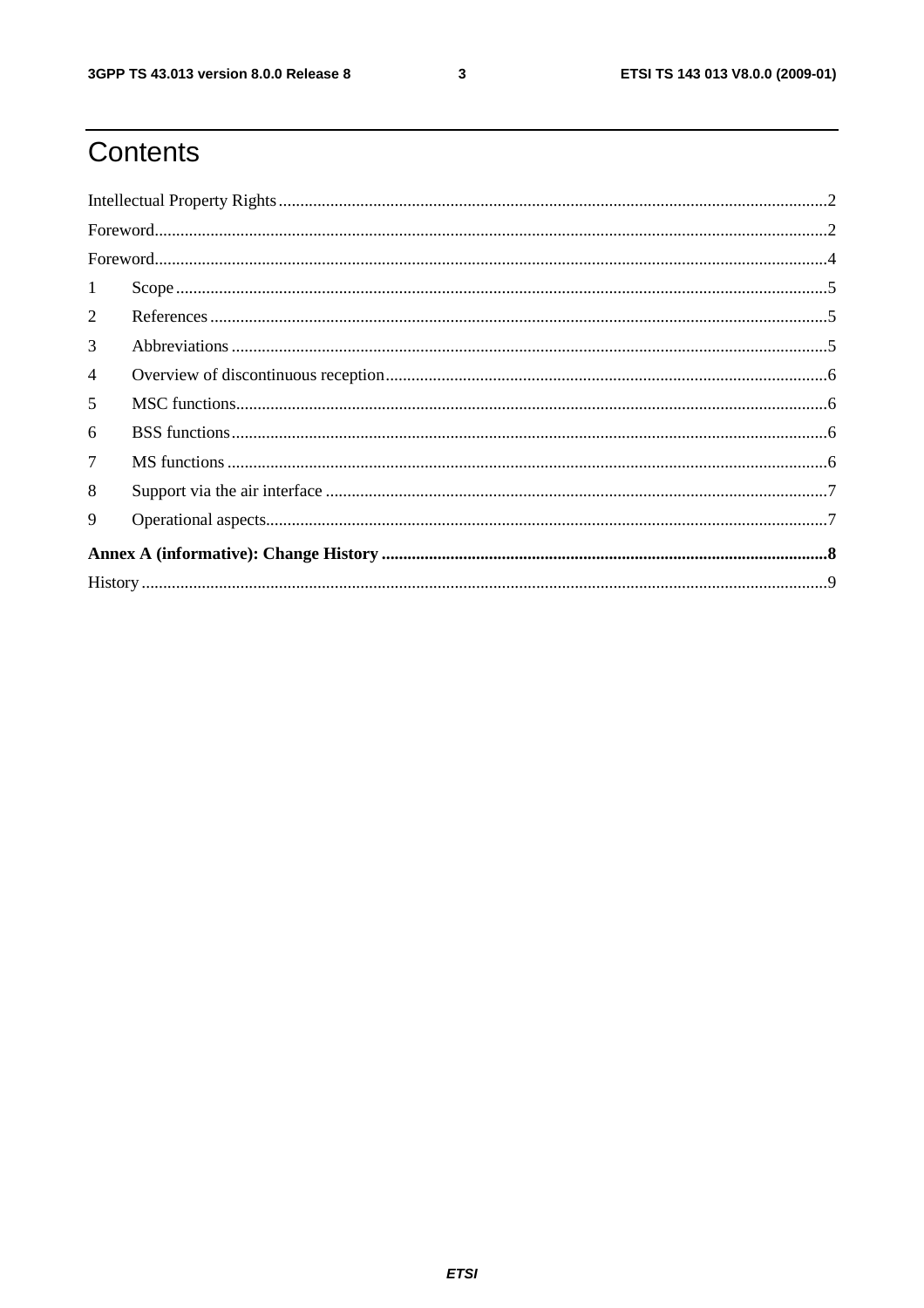#### Foreword

This Technical Specification has been produced by the 3<sup>rd</sup> Generation Partnership Project (3GPP).

The contents of the present document are subject to continuing work within the TSG and may change following formal TSG approval. Should the TSG modify the contents of the present document, it will be re-released by the TSG with an identifying change of release date and an increase in version number as follows:

Version x.y.z

where:

- x the first digit:
	- 1 presented to TSG for information;
	- 2 presented to TSG for approval;
	- 3 or greater indicates TSG approved document under change control.
- y the second digit is incremented for all changes of substance, i.e. technical enhancements, corrections, updates, etc.
- z the third digit is incremented when editorial only changes have been incorporated in the document.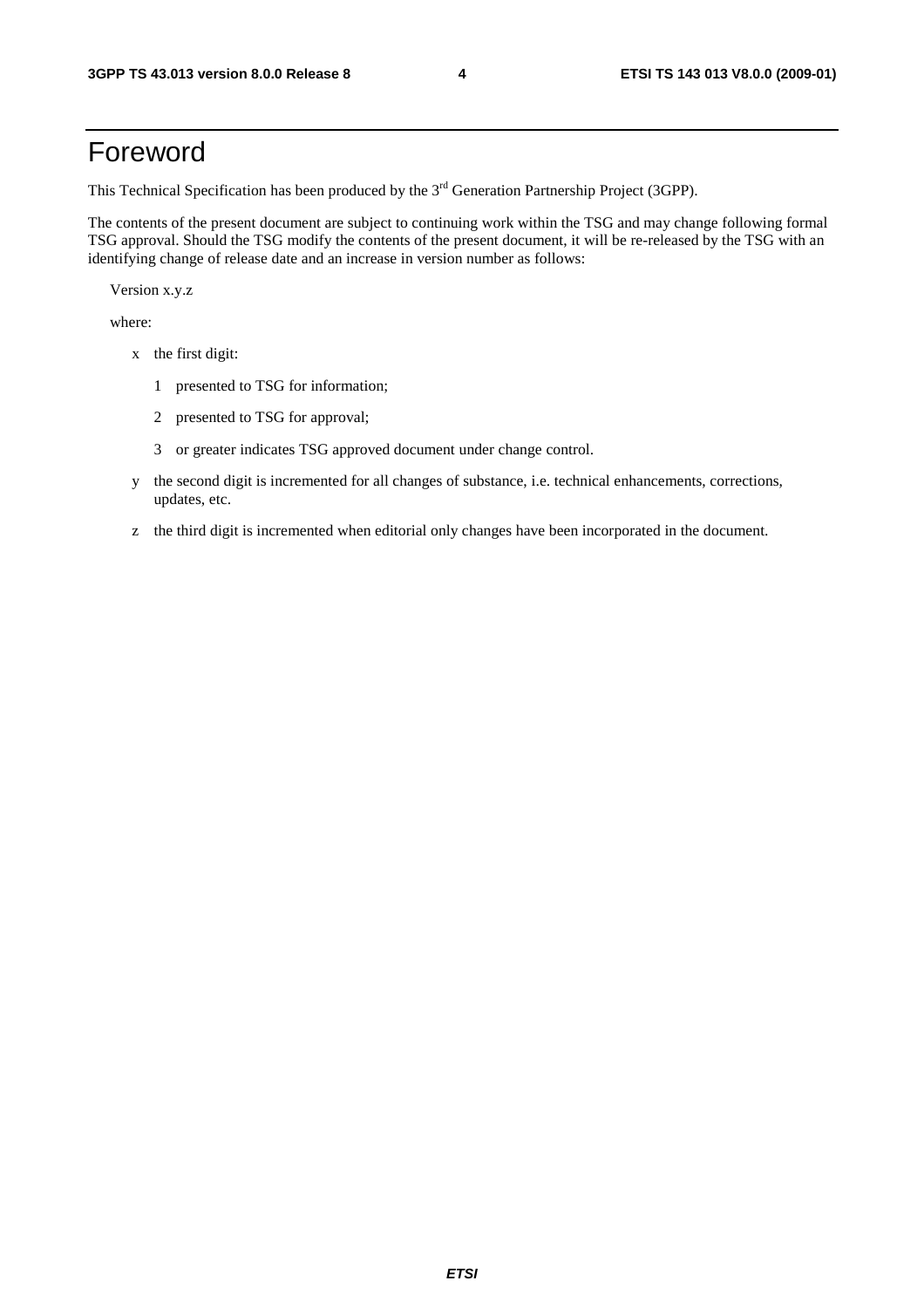#### 1 Scope

The present document provides a system wide view of the operation of discontinuous reception on the GSM system.

The support of DRX is mandatory in GSM PLMNs.

The detailed coding and procedural details are defined in the relevant Technical Specifications dealing with the specific interfaces that are involved, for instance GSM 08.08 and GSM 04.08. Reference is also made to the framing on the air interface which is defined in Technical Specification GSM 05.02.

The present document gives an overview of the implementation of discontinuous reception DRX within the GSM system, the actions required at MSC, BSS, and MS, the support of the facility via the air interface, and some operational aspects of the facility.

#### 2 References

The following documents contain provisions which, through reference in this text, constitute provisions of the present document.

The following documents contain provisions which, through reference in this text, constitute provisions of the present document.

- References are either specific (identified by date of publication, edition number, version number, etc.) or non-specific.
- For a specific reference, subsequent revisions do not apply.
- For a non-specific reference, the latest version applies. In the case of a reference to a 3GPP document (including a GSM document), a non-specific reference implicitly refers to the latest version of that document *in the same Release as the present document*.
- [1] GSM 01.04: "Digital cellular telecommunications system (Phase 2+); Abbreviations and acronyms".
- [2] GSM 04.08: "Digital cellular telecommunications system (Phase 2+); Mobile radio interface layer 3 specification".
- [3] GSM 05.02: "Digital cellular telecommunications system (Phase 2+); Multiplexing and multiple access on the radio path".
- [4] GSM 08.02: "Digital cellular telecommunications system (Phase 2+); Base Station System Mobile-services Switching Centre (BSS - MSC) interface Interface principles".
- [5] GSM 08.08: "Digital cellular telecommunications system (Phase 2+); Mobile Switching Centre Base Station System (MSC - BSS) interface Layer 3 specification".
- [6] GSM 03.68: "Digital cellular telecommunications system (Phase 2+); Voice Group Call Service (VGCS) Stage 2".
- [7] GSM 03.69: "Digital cellular telecommunications system (Phase 2+); Voice Broadcast Service (VBS) Stage 2".

#### 3 Abbreviations

Abbreviations used in the present document are listed in GSM 01.04.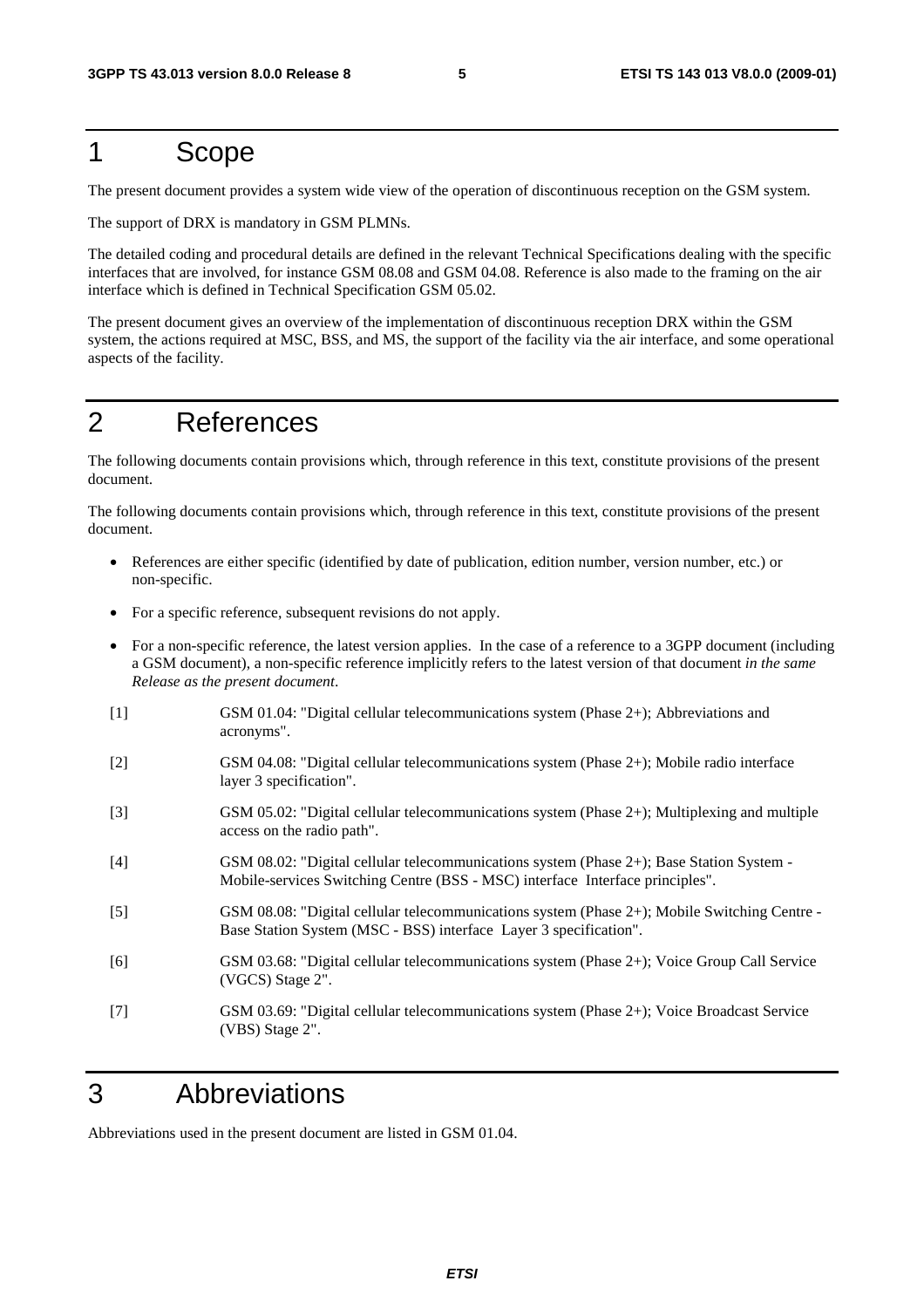### 4 Overview of discontinuous reception

DRX is a technique that allows the mobile station to power down significant amounts of its internal circuitry for a high percentage of the time when it is in the idle mode.

It also ensures that the MS is aware of exactly when page requests for it may be transmitted and it can then therefore schedule other tasks such that it avoids the problem of not decoding valid page requests transmitted by the network in the idle mode periods.

The technique works by dividing the MSs within a cell into a set of groups. The group in which an MS resides is then known locally at both the MS and the BSS. All paging requests to each group are then scheduled and sent at a particular time which is derived from the TDMA frame number in conjunction with the IMSI of the MS and some BCCH transmitted data.

Thus both the BSS and the MS know when relevant page requests will be sent and the MS can power down for the period when it knows that page requests will not occur.

The page request can contain the IMSI and may contain the TMSI in order to identify the MS concerned. The IMSI is however always used to identify the paging population. Paging by means of the IMEI is for further study.

Mechanisms for the application of DRX for the voice group call and voice broadcast services are defined in stage 2 descriptions in GSM 03.68 [6] and GSM 03.69 [7], respectively.

#### 5 MSC functions

The MSC is almost transparent to DRX, since it has no real time knowledge of the absolute frame numbers on the air interface (refer to Technical Specification GSM 08.02).

It should be noted, however, that the MSC does define which cells are to be paged in order to locate a particular MS. Normally this will be a location area.

The MSC therefore constructs page requests and sends them to a specific set of BSSs. Each page request always includes the IMSI. The timer to detect non receipt of a page response may require alteration depending upon the number of page groups that are involved. If this is the case, then the timer will be set by O and M command at the same time as the number of paging groups at the cell is altered.

#### 6 BSS functions

At the BSS page requests are received. It is implicit (single cell BSSs) or explicit (multi cell BSSs) within the page requests from the MSC to which cell the page request is destined (Technical Specifications GSM 08.08 and GSM 08.02 refers).

The BSS analyses the IMSI in order to derive the page group of the MS involved. The air interface page request is then constructed and transmitted in the appropriate TDMA burst. If the page request includes a TMSI and IMSI then the IMSI is used to derive the page population and the TMSI is inserted into the actual page request message. The scheduling of the page requests is therefore completely controlled by the BSS.

The relationship between paging group and TDMA burst, and IMSI and paging group is given in Technical Specification GSM 05.02.

The exact scheduling mechanism used at the BSS is not defined in the present document.

However the BSS may set the "page mode" bits as described in Technical Specification GSM 04.08. This can be used to optimise paging load and reduce missed page requests during system reconfiguration.

#### 7 MS functions

The MS shall derive its paging group as defined in Technical Specification GSM 05.02.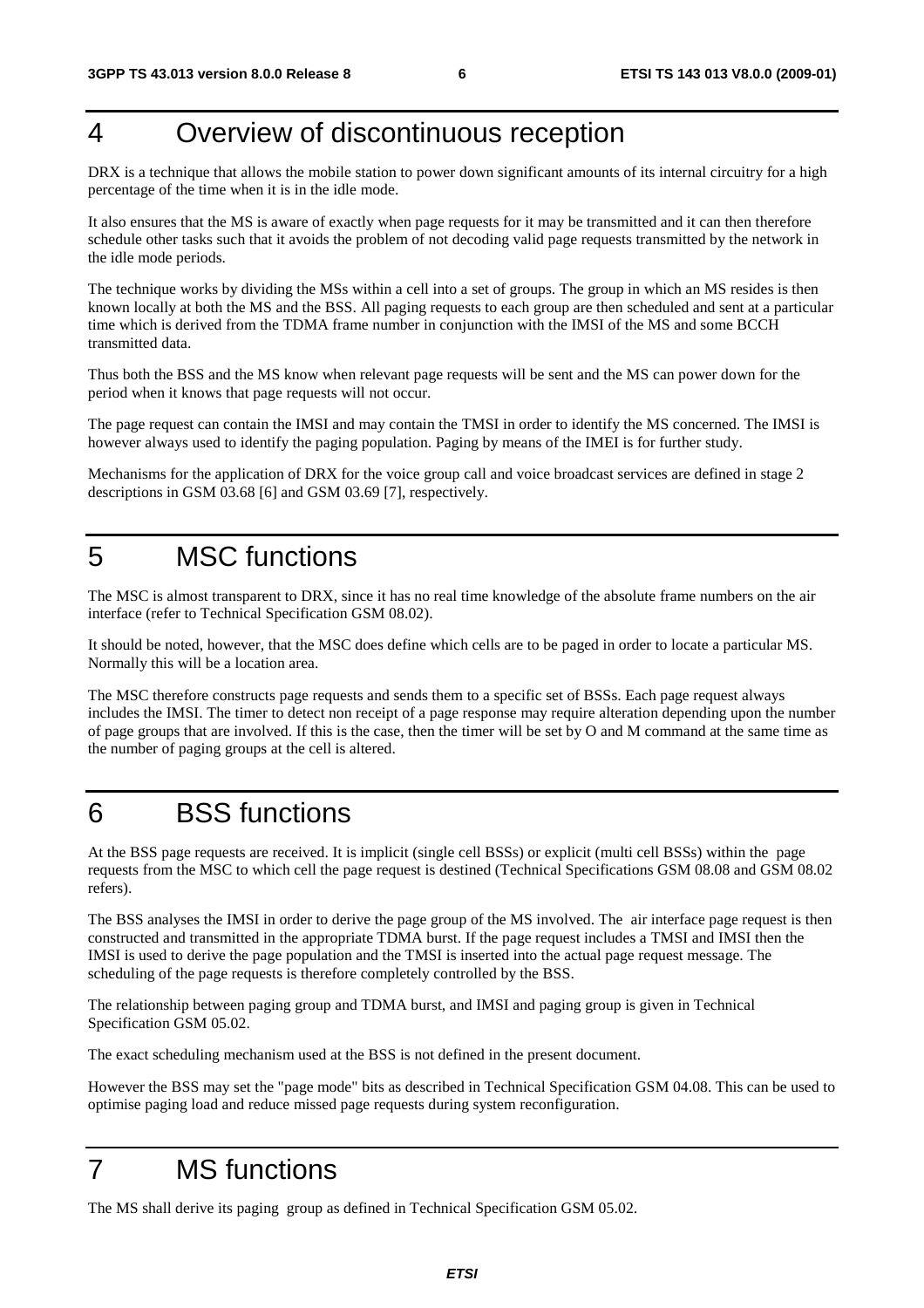The MS shall interpret all paging requests in its paging group according to the paging mode bits as described in Technical Specification GSM 04.08.

### 8 Support via the air interface

The BCCH and paging channel messages are defined in Technical Specification GSM 04.08. Technical Specification GSM 05.02 defines the algorithms which enable an MS to know the exact frame and burst when page requests relevant to it might be transmitted.

#### 9 Operational aspects

There will be occasions when it is necessary to alter the parameters of cell such that the paging group of the MS may alter.

If (referring to Technical Specification GSM 05.02) any of the parameters BS\_AG\_BLKS\_RES, BS\_CC\_CHANS\_COMB, BS\_CC\_CHANS or BS\_PA\_MFRMS have to be altered, then the period when page requests may be lost can be minimised for example by:

 Firstly setting the page mode to "page reorganisation" in all page requests on the affected cell for the exact duration of one paging period (i.e. BS\_PA\_MFRMS multiframes). At the completion of this announcement period, the BCCH parameters are set to the new values and the BSS starts scheduling the paging messages according to the new parameters. The page mode is reset to any of the values "normal mode" or "extended mode" as required.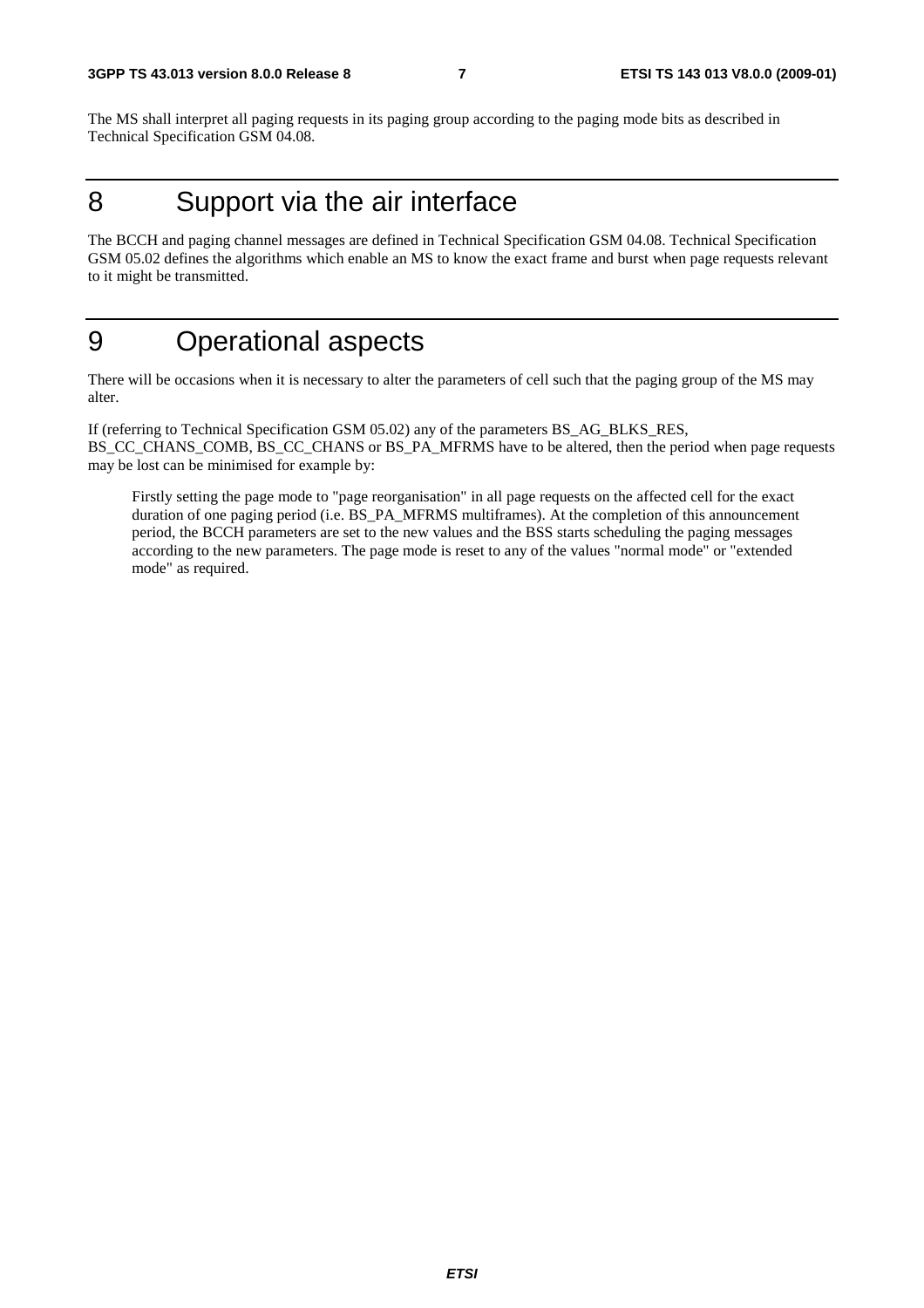### Annex A (informative): Change History

| <b>Change history</b> |              |         |                            |                    |                         |
|-----------------------|--------------|---------|----------------------------|--------------------|-------------------------|
| SMG No.               | TDoc.<br>No. | CR. No. | <b>Section</b><br>affected | <b>New version</b> | <b>Subject/Comments</b> |
| <b>SMG#07</b>         |              |         |                            | 4.0.4              | <b>ETSI Publication</b> |
| <b>SMG#17</b>         |              |         |                            | 5.0.0              | Release 1996 version    |
| <b>SMG#27</b>         |              |         |                            | 6.0.0              | Release 1997 version    |
| <b>SMG#29</b>         |              |         |                            | 7.0.0              | Release 1998 version    |
| <b>SMG#31</b>         |              |         |                            | 8.0.0              | Release 1999 version    |

| <b>Change history</b> |                      |  |    |  |                            |               |            |
|-----------------------|----------------------|--|----|--|----------------------------|---------------|------------|
| <b>Date</b>           | TSG GERAN#  TSG Doc. |  | CR |  | <b>Rev Subject/Comment</b> | <b>Old</b>    | <b>New</b> |
| 2001-04               |                      |  |    |  | l Release 4 version        |               | 4.0.0      |
| 2002-06               | 10                   |  |    |  | l Release 5 version        | 4.0.0         | 15.0.0     |
| 2005-01               | 23                   |  |    |  | Release 6 version          | $5.0.0$ 6.0.0 |            |
| 2007-08               | 35                   |  |    |  | Release 7 version          | 6.0.0         | 17.0.0     |
| 2008-12               | 40                   |  |    |  | Release 8 version          | 7.0.0 8.0.0   |            |